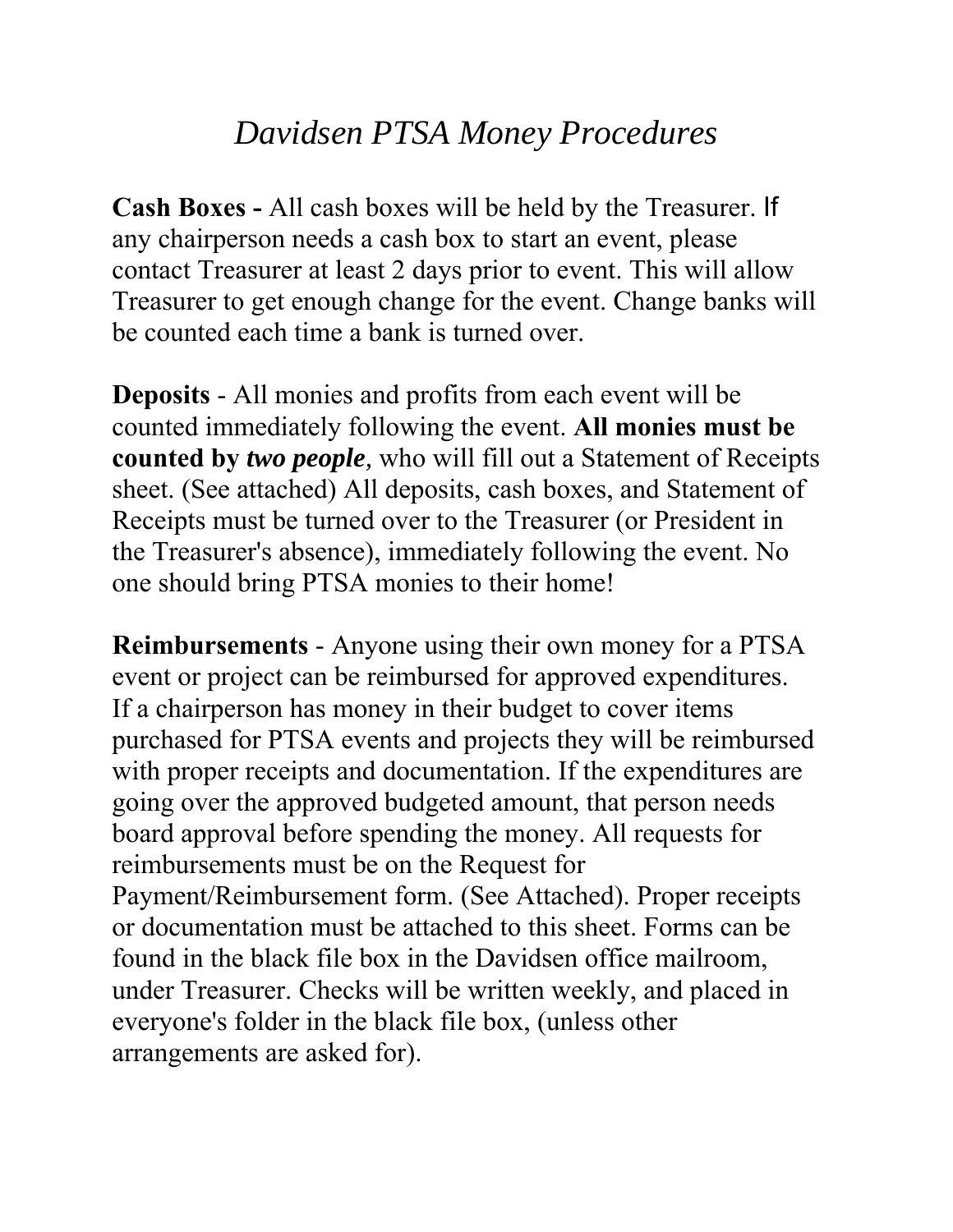## **DAVIDSEN MIDDLE SCHOOL PTSA STATEMENT OF RECEIPTS**

| COUNTED BY: (MONIES SHOULD ALWAYS BE COUNTED BY TWO PEOPLE)   |                 |                                                             |            |         |                                                                   |                                                                                                                                                                                                                                 |                                      |                              |              |        |            |  |
|---------------------------------------------------------------|-----------------|-------------------------------------------------------------|------------|---------|-------------------------------------------------------------------|---------------------------------------------------------------------------------------------------------------------------------------------------------------------------------------------------------------------------------|--------------------------------------|------------------------------|--------------|--------|------------|--|
| Signature:                                                    |                 |                                                             |            |         |                                                                   |                                                                                                                                                                                                                                 |                                      |                              |              |        |            |  |
| Signature:                                                    |                 |                                                             |            |         |                                                                   |                                                                                                                                                                                                                                 |                                      |                              |              |        |            |  |
|                                                               |                 |                                                             |            |         |                                                                   |                                                                                                                                                                                                                                 |                                      |                              |              |        |            |  |
|                                                               | <b>CURRENCY</b> |                                                             |            |         |                                                                   |                                                                                                                                                                                                                                 | <b>CHECKS</b>                        |                              |              |        |            |  |
|                                                               | #               | Amount of                                                   |            |         |                                                                   |                                                                                                                                                                                                                                 |                                      |                              |              |        |            |  |
| Denomination<br>\$<br>0.01                                    | Counted         | Deposit                                                     | $\sqrt{ }$ | Check # | Name                                                              | Amount                                                                                                                                                                                                                          |                                      | $\sqrt{\phantom{a}}$ Check # | Name         | Amount | $\sqrt{ }$ |  |
| \$<br>0.05                                                    |                 |                                                             |            |         |                                                                   |                                                                                                                                                                                                                                 |                                      |                              |              |        |            |  |
| \$<br>0.10                                                    |                 |                                                             |            |         |                                                                   |                                                                                                                                                                                                                                 |                                      |                              |              |        |            |  |
| $\overline{\mathcal{S}}$<br>0.25                              |                 |                                                             |            |         |                                                                   |                                                                                                                                                                                                                                 |                                      |                              |              |        |            |  |
| $\overline{\mathbf{S}}$<br>1.00                               |                 |                                                             |            |         |                                                                   |                                                                                                                                                                                                                                 |                                      |                              |              |        |            |  |
| $\overline{\xi}$<br>2.00                                      |                 |                                                             |            |         |                                                                   |                                                                                                                                                                                                                                 |                                      |                              |              |        |            |  |
| $\overline{\xi}$<br>5.00<br>$\overline{\mathcal{L}}$<br>10.00 |                 |                                                             |            |         |                                                                   |                                                                                                                                                                                                                                 |                                      |                              |              |        |            |  |
| \$<br>20.00                                                   |                 |                                                             |            |         |                                                                   |                                                                                                                                                                                                                                 |                                      |                              |              |        |            |  |
| \$<br>50.00                                                   |                 |                                                             |            |         |                                                                   |                                                                                                                                                                                                                                 |                                      |                              |              |        |            |  |
| \$<br>100.00                                                  |                 |                                                             |            |         |                                                                   |                                                                                                                                                                                                                                 |                                      |                              |              |        |            |  |
|                                                               |                 |                                                             |            |         |                                                                   |                                                                                                                                                                                                                                 |                                      |                              |              |        |            |  |
|                                                               | <b>TOTAL</b>    |                                                             |            |         | <b>TOTAL</b>                                                      |                                                                                                                                                                                                                                 |                                      |                              | <b>TOTAL</b> |        |            |  |
| Indicate funds to which receipts are to be credited:          | <b>Account</b>  |                                                             |            | Amount  | $\sqrt{ }$ : 2nd counter to verify with a check next to each line |                                                                                                                                                                                                                                 |                                      |                              |              |        |            |  |
|                                                               |                 | <u> 1989 - Johann Barbara, martxa al III-lea (h. 1989).</u> |            |         |                                                                   |                                                                                                                                                                                                                                 |                                      |                              |              |        |            |  |
| <u> 1980 - Johann Barbara, martin a</u>                       |                 |                                                             |            | $\sim$  |                                                                   | Total Coin: \$                                                                                                                                                                                                                  |                                      |                              |              |        |            |  |
|                                                               |                 |                                                             | \$         |         |                                                                   | Total Bills: \$ \etal \end{\sigma_{\sigma_{\sigma_{\sigma_{\sigma_{\sigma_{\sigma_{\sigma_{\sigma_{\sigma_{\sigma_{\sigma_{\sigma_{\sigma_{\sigma_{\sigma_{\sigma_{\sigma_{\sigma_{\sigma_{\sigma_{\sigma_{\sigma_{\sigma_{\sig |                                      |                              |              |        |            |  |
|                                                               |                 |                                                             | \$         |         |                                                                   | Total Checks: \$                                                                                                                                                                                                                |                                      |                              |              |        |            |  |
|                                                               |                 |                                                             | \$         |         |                                                                   | Total Deposit: \$                                                                                                                                                                                                               |                                      |                              |              |        |            |  |
|                                                               |                 |                                                             |            | \$      |                                                                   |                                                                                                                                                                                                                                 |                                      |                              |              |        |            |  |
|                                                               |                 |                                                             |            |         |                                                                   |                                                                                                                                                                                                                                 |                                      |                              |              |        |            |  |
|                                                               |                 |                                                             |            |         |                                                                   |                                                                                                                                                                                                                                 |                                      |                              |              |        |            |  |
|                                                               |                 |                                                             |            |         | For Treasurer Use Only                                            |                                                                                                                                                                                                                                 |                                      |                              |              |        |            |  |
|                                                               |                 |                                                             |            |         |                                                                   |                                                                                                                                                                                                                                 | Date Recounted <b>Date Recounted</b> |                              |              |        |            |  |
|                                                               |                 |                                                             |            |         |                                                                   |                                                                                                                                                                                                                                 |                                      |                              |              |        |            |  |
|                                                               |                 | Date recorded in ledger                                     |            |         | <u> 1980 - Andrea Andrew Maria (b. 1980)</u>                      |                                                                                                                                                                                                                                 |                                      |                              |              |        |            |  |
| *Is this part of a larger deposit?<br>Yes                     |                 |                                                             |            |         |                                                                   | No                                                                                                                                                                                                                              |                                      |                              |              |        |            |  |
|                                                               |                 |                                                             |            |         |                                                                   |                                                                                                                                                                                                                                 |                                      |                              |              |        |            |  |
|                                                               |                 |                                                             |            |         |                                                                   |                                                                                                                                                                                                                                 |                                      |                              |              |        |            |  |

THE ORIGINAL STATEMENT OF RECEIPTS MUST ALWAYS ACCOMPANY THE MONIES TURNED OVER TO THE TREASURER FOR DEPOSIT AND IS TO BE RETAINED FOR AUDIT PURPOSES

A COPY OF THIS STATEMENT OF RECEIPTS IS TO BE RETAINED IN THE CHAIRPERSON'S BOOKS